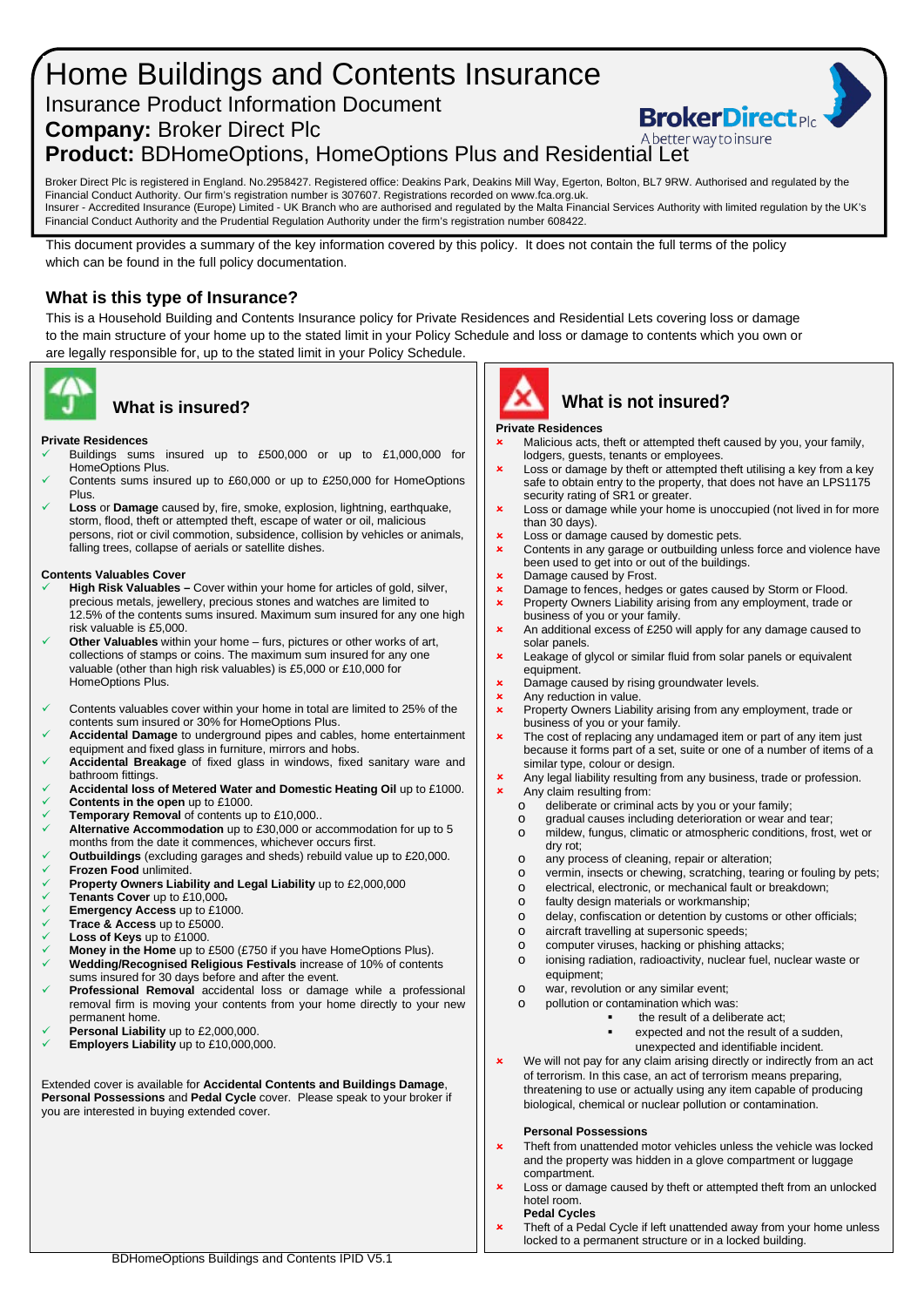## Home Buildings and Contents Insurance Insurance Product Information Document **BrokerDirect Company:** Broker Direct Plc A better way to insure **Product:** BDHomeOptions, HomeOptions Plus and Residential Let

Broker Direct Plc is registered in England. No.2958427. Registered office: Deakins Park, Deakins Mill Way, Egerton, Bolton, BL7 9RW. Authorised and regulated by the Financial Conduct Authority. Our firm's registration number is 307607. Registrations recorded on www.fca.org.uk. Insurer - Accredited Insurance (Europe) Limited - UK Branch who are authorised and regulated by the Malta Financial Services Authority with limited regulation by the UK's Financial Conduct Authority and the Prudential Regulation Authority under the firm's registration number 608422.

This document provides a summary of the key information covered by this policy. It does not contain the full terms of the policy which can be found in the full policy documentation.

## **What is this type of Insurance?**

This is a Household Building and Contents Insurance policy for Private Residences and Residential Lets covering loss or damage to the main structure of your home up to the stated limit in your Policy Schedule and loss or damage to contents which you own or are legally responsible for, up to the stated limit in your Policy Schedule.



## **Residential Let What is insured?**

- Landlords Contents sums insured up to £10,000.
- Buildings sum insured up to £500,000.
- **Loss** or **Damage** caused by, fire, smoke, explosion, lightning, earthquake, storm, flood, theft or attempted theft, escape of water or oil, malicious persons, riot or civil commotion, subsidence, collision by vehicles or animals, falling trees, collapse of aerials or satellite dishes.
- **Outbuildings** (excluding garages and sheds) rebuild value up to £20,000.
- **Loss of Rent or Alternative Accommodation** up to £20,000 or accommodation for up to 5 months from the date it commences, whichever occurs first.
- **Accidental Damage** to underground pipes and cables.
- **Accidental Breakage** of fixed glass in windows, fixed sanitary ware and bathroom fittings.
- **Re-letting costs** up to £500.
- **Property Owners Liability** up to £2,000,000.
- **Replacement of Locks & Keys** up to £250.
- **Accidental Loss of Metered Water and Domestic heating Oil** up to £500.
- **Emergency Access** up to £1000.
- **Trace & Access** up to £5000.

Extended cover is available for **Accidental Damage.** Please speak to your broker if you are interested in buying extended cover.



# **What is not insured?**

#### **Residential Let**

- Malicious acts, theft or attempted theft caused by you, your family, lodgers, guests, tenants or employees.
- Cover for Contents.
- Loss or damage by theft or attempted theft utilising a key from a key safe to obtain entry to the property, that does not have an LPS1175 security rating of SR1 or greater.
- **x** Loss or damage while your home is unoccupied (not lived in for more than 30 days).
- **x** Loss or damage caused by domestic pets.
- $\frac{\text{L}}{\text{D}}$  Damage caused by frost.
- Damage to fences, hedges or gates caused by storm or flood.
- **x** An additional excess of £250 will apply for any damage caused to solar panels.
- **x** Leakage of glycol or similar fluid from solar panels or equivalent equipment.
- **x** Damage caused by rising groundwater levels.
- Any reduction in value.
- **x** The cost of replacing any undamaged item or part of any item just because it forms part of a set, suite or one of a number of items of a similar type, colour or design.
- **x** Any legal liability resulting from any business, trade or profession.<br>Any claim resulting from:
	- Any claim resulting from:
		- o deliberate or criminal acts by you or your family;<br>o gradual causes including deterioration or wear a
		- o gradual causes including deterioration or wear and tear;<br>
		o mildew, fungus, climatic or atmospheric conditions, frost, mildew, fungus, climatic or atmospheric conditions, frost, wet or dry rot;
		-
		- o any process of cleaning, repair or alteration;<br>o vermin, insects or chewing, scratching, teari vermin, insects or chewing, scratching, tearing or fouling by pets;
		- o electrical, electronic, or mechanical fault or breakdown;<br>o faulty design materials or workmanship:
		- faulty design materials or workmanship;
		- o delay, confiscation or detention by customs or other officials;
		- o aircraft travelling at supersonic speeds;
		- o computer viruses, hacking or phishing attacks;
		- o ionising radiation, radioactivity, nuclear fuel,
		- nuclear waste or equipment; o war, revolution or any similar event;
			-
		- $\circ$  pollution or contamination which was:<br>the result of a deliberate as the result of a deliberate act;
			- expected and not the result of a sudden,
				- unexpected and identifiable incident.
- **x** We will not pay for any claim arising directly or indirectly from an act of terrorism. In this case, an act of terrorism means preparing, threatening to use or actually using any item capable of producing biological, chemical or nuclear pollution or contamination.
- **x** Malicious acts or vandalism the first £250 in total of loss or damage occasioned by the tenant to Landlords Contents.
- An additional excess of £500 will apply when the property is unoccupied.
- An additional excess of £250 will apply during periods of repair or renovation.
- Accidental damage to Landlords contents over 5 years old.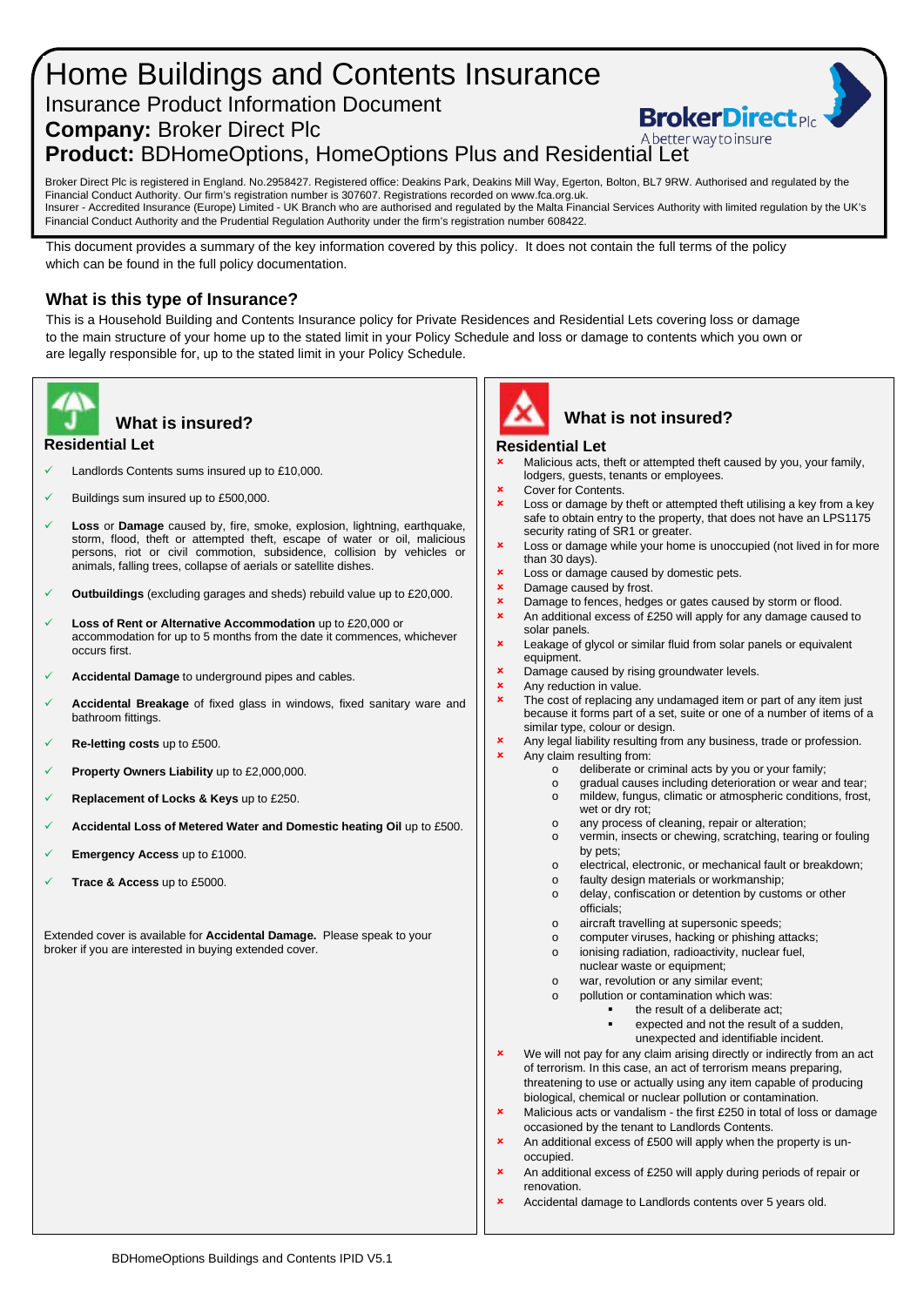

# **Are there any restrictions on**

#### **cover?**

- **!** We will decide whether to repair, replace, or pay for property which is lost or damaged. When we settle your claim we will deduct the excess as shown on your Schedule. The maximum amount which we shall be liable to pay is the relevant sum insured less any excess and subject to any limit applicable.
	- **!** The standard excesses that are applicable to your policy are as below (Please refer to your Policy Schedule for any additional excesses applicable to your policy):
	- o Compulsory policy excess: £100.
	- o Subsidence excess: £1,000.
	- o Escape of water: £450 (includes Compulsory Excess).
	- o Flood: £100 (includes Compulsory Excess).



## **Where am I covered?**

#### The British Isles.

Personal Possessions (**Excluding Residential Let Cover**) are covered anywhere in the world for a period of not more than 60 days whilst in the custody or control of you or your family.



## **What are my obligations?**

You are required to meet the conditions shown in your policy documentation such as having appropriate locks, alarms and any other security measures required under the policy documentation.

You are also required to:

- Provide honest, accurate and complete information to us or your insurance broker as required.
- Inform us of any changes in circumstances such as changes to your address, if someone lives in the home other than you, if the home becomes unoccupied, if your home is being used for business or is not in a good state of repair of if you plan to carry out any building works at your home. Pay your insurance premium.
- 
- Inform us as soon as possible if you have had a loss, theft or accident.
- Pay any excess(es) documented in your policy documentation in the event of a claim.
- Undertake to maintain the property in a good state of repair.
- Do all you can to prevent and reduce any costs, damage, injury or loss.
- Inform us of any loss, damage or liability as soon as possible.
- Report any loss, theft, attempted theft or malicious damage to the Police immediately.

#### **Residential Lets (additional obligations).**

- Adhere to the un-occupancy conditions shown in the policy documentation.
- Ensure no cooking is undertaken at the property other than in areas which have been constructed and equipped as kitchens.
- Ensure that all gas and electrical appliances and installations at the property are regularly inspected as required by legislation and all records of such inspections / work undertaken must be kept to produce to the Insurers upon request.
- Ensure no portable heating appliances other than portable electrical heaters are used at the property.
- Ensure the Tenancy Agreement is in writing and for a minimum period of 6 months and arranged through a professional letting agency.
- Ensure Tenants are Employed and supply at least 2 written references.
- Inspect the property internally at least every 6 months.

You must fulfil your obligations taking reasonable care and comply with all terms and conditions, as far as possible; otherwise we may not be able to deal with your claim.



You should make payment to your broker, this may be by making a one off payment or your broker may be able to arrange credit facilities if required.



## **When does the cover start and end?**

Your policy covers you for 12 months from the date you request your policy to be started. The dates will be shown within your Policy Schedule.



## **How do I cancel the contract?**

You are free to cancel this policy at any time by contacting your broker. In the event of cancellation we will give you a proportionate refund of premium provided you have not made a claim.

Administered by: Broker Direct Plc is registered in England. No. 2958427. Registered Office: Deakins Park, Deakins Mill Way, Egerton, Bolton BL7 9RW. Authorised and regulated by the Financial Conduct Authority. Our firm's reference number is 307607. Registrations recorded on www.fca.org.uk. Insurer: Accredited Insurance (Europe) Limited - UK Branch (UK Company Number: BR021362; FRN:608422) is the UK Branch of Accredited Insurance (Europe) Limited which is incorporated in Malta (Company number: C59505) with limited liability and with its Registered Office and principal place of business at Development House, St Anne Street, Floriana, FRN 9010 Malta. Accredited Insurance (Europe) Limited is licensed in accordance with the Insurance Business Act, 1998 (Chapter 403, Laws of Malta) to carry out insurance and reinsurance business, and together with its UK Branch, is subject to limited regulation by the UK's Financial Conduct Authority and the Prudential Regulation Authority.